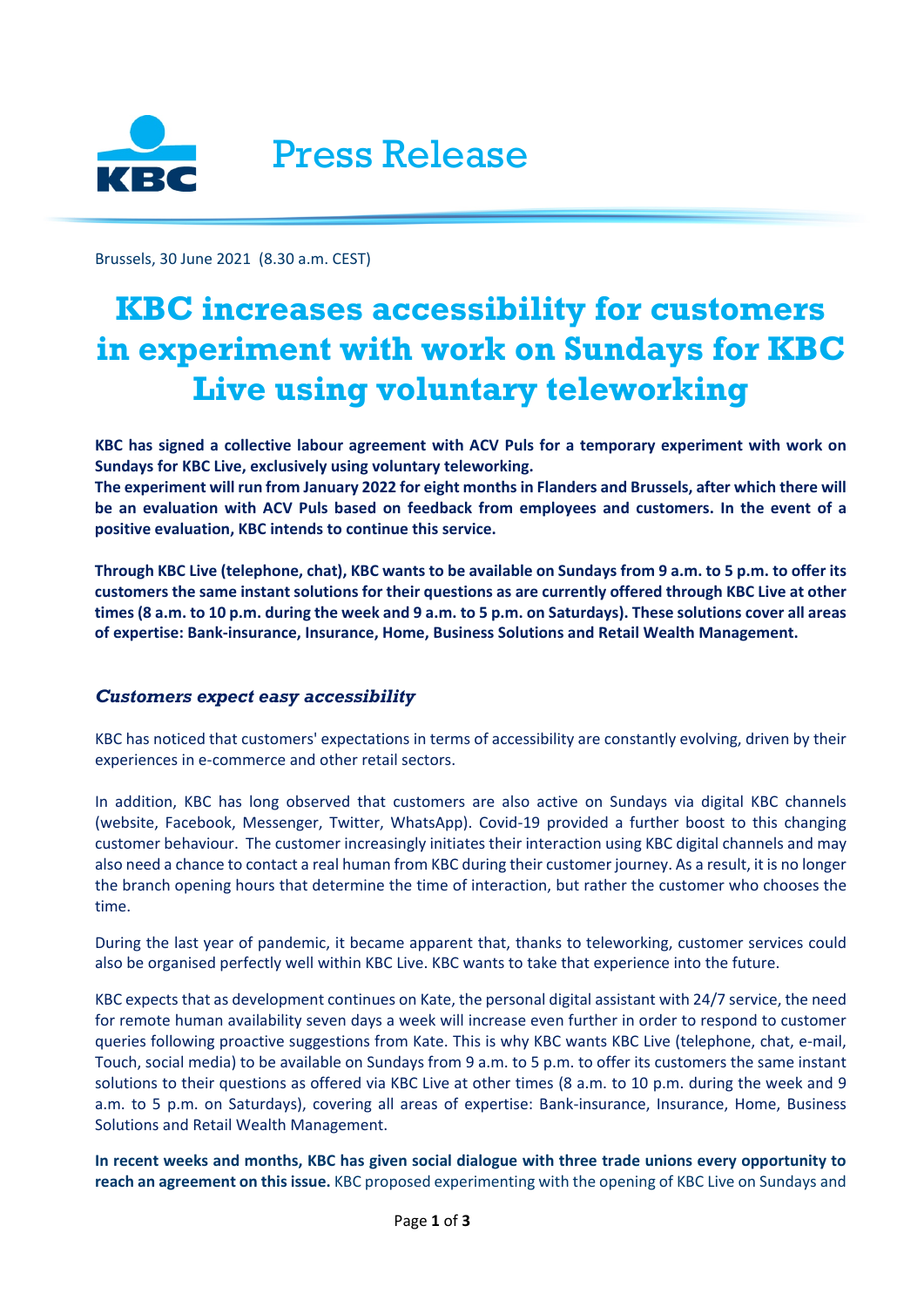public holidays. This experiment would be limited in time, based on absolutely voluntary participation by the employees, and there would be very generous compensation for the participants which could be received as both time and money. A final evaluation would then be conducted together with the trade unions. At the same time, KBC has made sound agreements in many areas.

**Nevertheless, KBC had to conclude that two of the parties were not prepared to accept the proposals made by KBC.** 

# *KBC signs collective labour agreement with ACV Puls for temporary experiment with work on Sundays for KBC Live, exclusively using voluntary teleworking*

**This is why, in consultation with ACV Puls, KBC has taken an alternative route within the legal possibilities available, as verified by the competent government services. KBC has signed a collective labour agreement with ACV Puls for a temporary experiment with work on Sundays for KBC Live, exclusively using voluntary teleworking.** All the concessions made during the discussions with the three trade unions were maintained.

**The extra compensation for working on Sundays and public holidays will be 100%, free to be received as either time or money. As such, employees can flexibly choose between either more pay or more free time.** 

**As part of the voluntary nature of the experiment, employees will be surveyed in advance as to whether they would be prepared to work on Sundays on a voluntary basis via teleworking and, if so, how often they would wish to do so. If it turns out that there are too few volunteers to provide the necessary service to our customers on Sundays, the experiment will not take place in this way.** 

**The experiment will be thoroughly prepared, and KBC will inform and survey the staff involved extensively in advance.** 

**The experiment will run from January 2022 for eight months in Flanders and Brussels, after which there will be an evaluation with ACV Puls based on feedback from employees and customers.** (CBC in Wallonia has its own social dialogue).

**In the event of a positive evaluation, KBC intends to continue this service.**

This approach keeps jobs in Belgium. An alternative would have been for the work on Sundays to be done via a hub (branch) of KBC Live in the south of the Netherlands. KBC already has a branch in the Netherlands for its corporate clients.

## **For more information, please contact:**

Viviane Huybrecht, General Manager, Corporate Communication/Spokesperson, KBC Group Tel +32 2 429 85 45 - E-mail: [pressofficekbc@kbc.be](mailto:pressofficekbc@kbc.be)

#### **For ACV Puls:**

Dirk De Backere, spokesperson, Works Council Secretary, M 0475 66 86 04

**KBC Group NV Havenlaan 2 – 1080 Brussels Viviane Huybrecht General Manager Corporate Communication /Spokesperson** **Press Office Tel. +32 2 429 65 01 Stef Leunens Tel. +32 2 429 29 15 Ilse De Muyer Tel. +32 2 429 32 88 Pieter Kussé Tel. +32 2 429 85 44 Sofie Spiessens**

**KBC press releases are available at [www.kbc.com](http://www.kbc.com/) or can be obtained by sending an e-mail t[o pressofficekbc@kbc.be](mailto:pressofficekbc@kbc.be)**

**Follow us o[n www.twitter.com/kbc\\_group](http://www.twitter.com/kbc_group)**